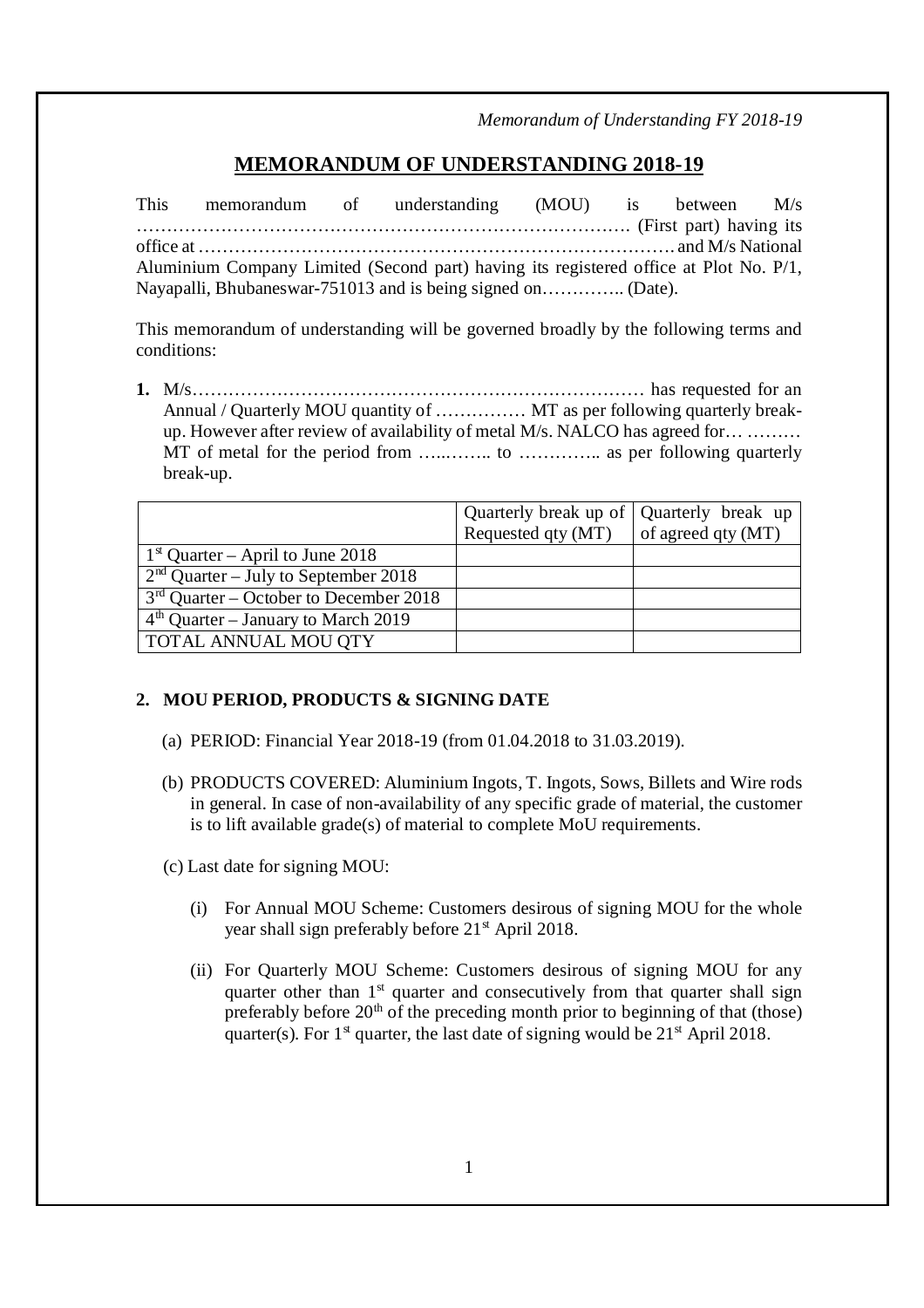#### **3. MOU SCHEME**

#### **(a) ANNUAL MOU SCHEME**

- (i) Customers desirous of signing MOU for the whole year shall be covered under this scheme. Their signed annual MOU quantity shall be total Annual MOU Quantity agreed by NALCO for FY 2018-19. Minimum Annual MOU quantity shall be 96 MT.
- (ii) Quarterly MOU qty: Normally quarterly MOU Quantity shall be Annual MOU quantity divided by 4 (Four) for the quarters defined under sl. no. 1. However, customers signing MOU for the whole year are also allowed for signing differential quarterly quantities within the range of 20% to 30% of Annual signed quantity and the benefits associated with their quarterly & monthly MOU Quantity will be with reference to the rate applicable to quarterly  $\&$  monthly MOU quantity as per column 6 & 5 respectively of Graded MOU Reward table at sl.no. 4[III] irrespective of the rate applicable to signed Annual MOU quantities.
- (iii) Monthly MOU quantity: Quarterly MOU quantity as mentioned above at sl. no. (ii) divided by 3 (three).
- (iv) Customers who sign Annual MOU quantity for the whole year but do not qualify for annual reward by virtue of not meeting eligibility criteria, as per sl. no. 4[I-A] therein may sign MOU afresh for any quarter and consecutively from that quarter. Request from such customers should reach the respective regional offices by 5th of the month following the quarter when they get disqualified. They will be entitled to respective quarterly/monthly benefit afresh but will not be eligible to get the specific benefits available for Annual MOU such as TATKAL SCHEME, Annual Rewards.
- (v) The supply of MOU quantities signed by the customers shall be subject to metal availability. Those customers interested in signing MOU for the whole year shall be preferred in signing MOU quantities over other MOU customers.

#### **(b) QUARTERLY MOU SCHEME**

- (i) Customers (any new customer or those disqualified from Annual MOU scheme or from any of the Quarterly MOU schemes) desirous of signing Quarterly MOU for any one quarter/any two consecutive quarters/any three consecutive quarters shall be covered under this scheme. Minimum MOU quantity for a quarter shall be 24 MT. Their signed MOU quantity for any one quarter/any two consecutive quarters/any three consecutive quarters shall be total MOU quantity agreed by NALCO considering the metal availability.
- (ii) Quarterly MOU qty: Total signed MOU quantity equally divided into one quarter/ two quarters/ three quarters, as the case may be.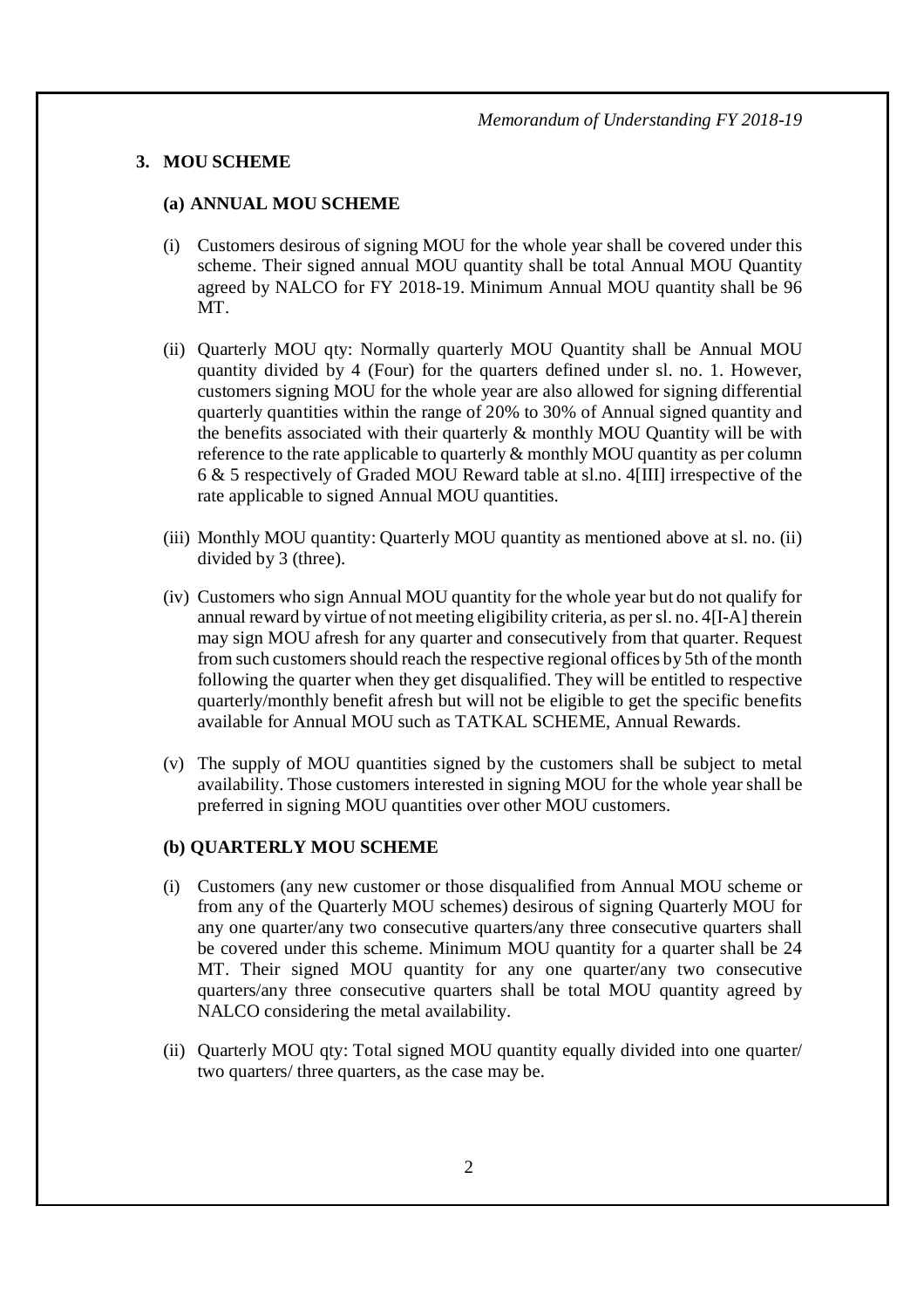*Memorandum of Understanding FY 2018-19*

(iii) Monthly MOU qty: Quarterly MOU quantity as mentioned above at Sl.No.(ii) above divided by 3 (three) for a particular quarter.

# **4. FACILITIES / BENEFITS FOR MOU CUSTOMERS**

# **I. ELIGIBILITY CRITERIA**

# **A.** To continue to get benefits under the **Annual MOU Scheme:**

| For<br><b>Annual</b>  | <b>MOU</b> | (i) The customer should fulfill the eligibility criteria for monthly MOU                    |  |  |
|-----------------------|------------|---------------------------------------------------------------------------------------------|--|--|
| <b>Reward</b>         |            | reward at least 4 times in each half of the financial year and 8 times in                   |  |  |
|                       |            | total.                                                                                      |  |  |
|                       |            | (ii) The customer should achieve minimum 90% of the signed quarterly                        |  |  |
|                       |            | quantity of $1^{st}$ & $2^{nd}$ Quarter put together.                                       |  |  |
|                       |            | (iii) The customer should lift the agreed Annual MOU quantity in the MOU                    |  |  |
|                       |            | period of 2018-19.                                                                          |  |  |
|                       |            | (iv) Once an Annual MOU customer fails to meet the criteria as above, the                   |  |  |
|                       |            | customer would automatically cease to be a MOU customer and would not                       |  |  |
|                       |            | be entitled for any benefit under the scheme thereafter.                                    |  |  |
| For<br>Quarterly      | <b>MOU</b> | Eligibility for fulfilling Quarterly MOU quantity for 1 <sup>st</sup> Quarter (April<br>(i) |  |  |
| <b>Reward</b>         |            | $-$ June 2018) only: The customers who lift minimum 80% of signed                           |  |  |
|                       |            | quarterly MOU quantity shall be eligible for quarterly MOU reward.                          |  |  |
|                       |            | Shortfall up to 10 MT in achieving 100% of signed quarterly MOU                             |  |  |
|                       |            | quantity shall not be considered as failure.                                                |  |  |
|                       |            | (ii) For the balance three quarters of the MOU period, i.e., 2 <sup>nd</sup> Quarter        |  |  |
|                       |            | (July-September 2018), 3 <sup>rd</sup> Quarter (October-December 2018) and 4 <sup>th</sup>  |  |  |
|                       |            | Quarter (January-March 2019): The customers who lift minimum 90%                            |  |  |
|                       |            | of signed quarterly MOU quantity shall be eligible for quarterly MOU                        |  |  |
|                       |            | reward. Shortfall up to 10 MT in achieving 100% of signed quarterly                         |  |  |
|                       |            | MOU quantity shall not be considered as failure.                                            |  |  |
| For<br><b>Monthly</b> | <b>MOU</b> | (i) Eligibility for fulfilling Monthly MOU quantity for April 2018 only:                    |  |  |
| <b>Reward</b>         |            | Inability to lift monthly MoU quantity during April 2018 shall not be                       |  |  |
|                       |            | considered as failure. All customers shall be eligible for monthly                          |  |  |
|                       |            | MOU reward for actual lifted quantity as per their signed MoU slab.                         |  |  |
|                       |            | (ii) For the balance 11 months of the MOU period (i.e. May 2018 to March                    |  |  |
|                       |            | 2019): The customers who lift minimum 80% of signed monthly                                 |  |  |
|                       |            | MOU quantity shall be eligible for monthly MOU reward. Shortfall                            |  |  |
|                       |            | up to 10 MT in achieving 100% of signed monthly MOU quantity shall                          |  |  |
|                       |            | not be considered as failure.                                                               |  |  |
|                       |            | However, for customers who have signed monthly MOU quantity                                 |  |  |
|                       |            | of $\leq$ 10 MT, only lifting of minimum 80% of monthly MOU quantity                        |  |  |
|                       |            | criteria shall be applicable for monthly MOU reward.                                        |  |  |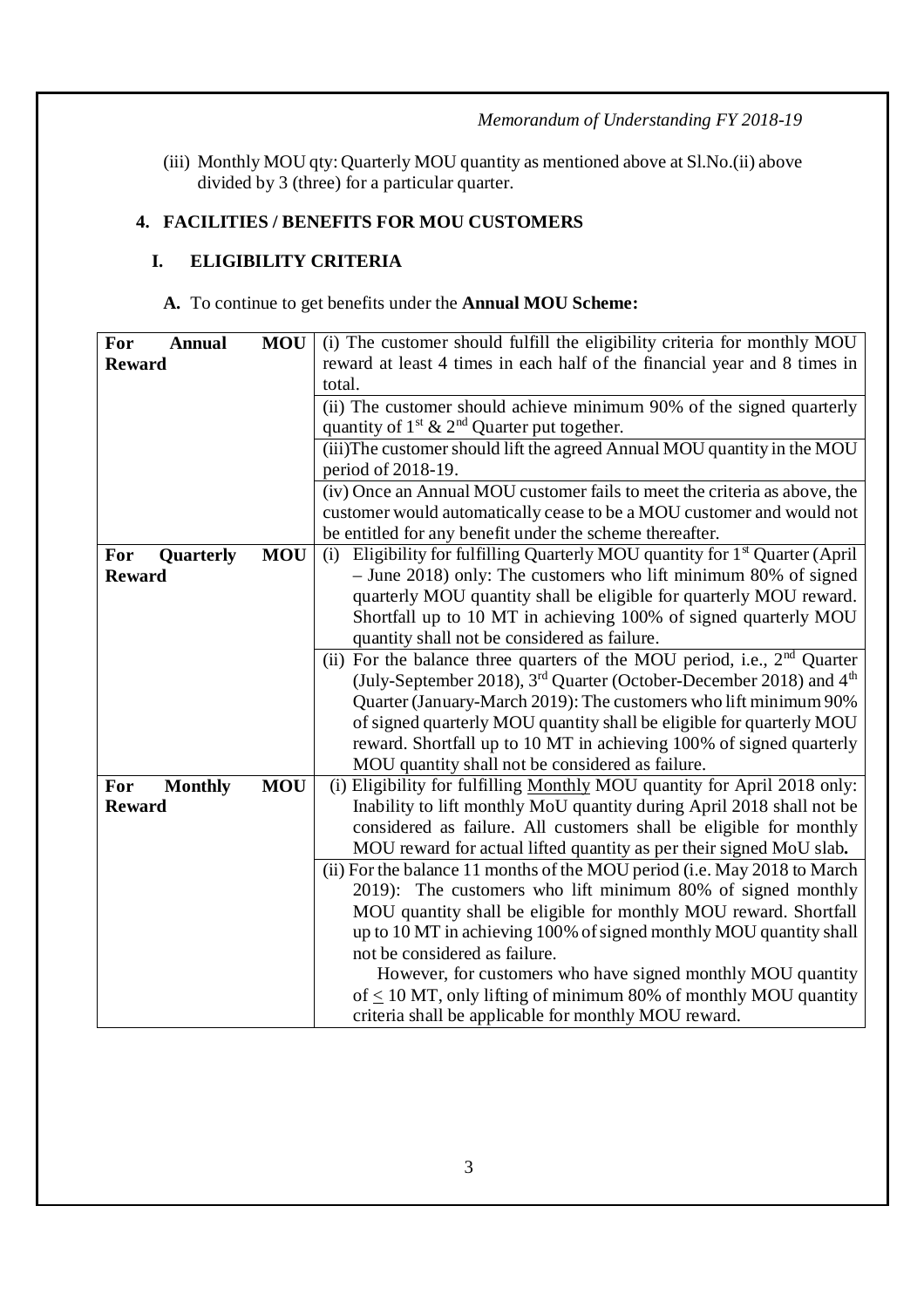# **B.** To continue to get benefits under the **Quarterly MOU Scheme:**

| <b>MOU</b><br>[I] For       | The customer should fulfill the eligibility criteria for monthly MOU reward for two out of three                          |  |  |  |
|-----------------------------|---------------------------------------------------------------------------------------------------------------------------|--|--|--|
| for<br>customers            | months during the MOU period besides lifting the signed MOU quantity.                                                     |  |  |  |
| any one quarter             | Once a MOU customer fails to meet the criteria as above, the customer would automatically cease                           |  |  |  |
| (3 months)                  | to be a MOU customer and would not be entitled for any benefit under the scheme thereafter.                               |  |  |  |
|                             | The customer who lifts 100% of signed quarterly MOU quantity shall be eligible for quarterly MOU                          |  |  |  |
|                             | reward.                                                                                                                   |  |  |  |
| [II] For MOU                | The customer should fulfill the eligibility criteria for monthly MOU reward for at least 4 times                          |  |  |  |
| customers for 2             | during the MOU period and at least 2 times in each quarter besides lifting the signed MOU quantity.                       |  |  |  |
| consecutive                 | Once a MOU customer fails to meet the criteria as above, the customer would automatically cease                           |  |  |  |
| (6)<br>quarters             | to be a MOU customer and would not be entitled for any benefit under the scheme thereafter.                               |  |  |  |
| months)                     | (i) For 1 <sup>st</sup> Quarter of MOU period: The customers who lift minimum 90% of signed quarterly MOU                 |  |  |  |
|                             | quantity in its 1 <sup>st</sup> quarter of MOU period shall be eligible for quarterly MOU reward.                         |  |  |  |
|                             | Shortfall up to 10 MT in achieving 100% of signed quarterly MOU quantity in $1st$ quarter shall not                       |  |  |  |
|                             | be considered as failure.                                                                                                 |  |  |  |
|                             | (ii) For 2 <sup>nd</sup> Quarter of MOU period: Customer lifting 100% of the signed MOU quantity for their                |  |  |  |
|                             | two quarters put together besides lifting 90% of their signed quarterly quantity in its 2 <sup>nd</sup> quarter of        |  |  |  |
|                             | MOU period shall be considered eligible to get the quarterly MOU reward for its 2 <sup>nd</sup> quarter.                  |  |  |  |
|                             | Shortfall up to 10 MT in achieving 100% of signed quarterly MOU quantity in its 2 <sup>nd</sup> quarter of                |  |  |  |
|                             | MOU period shall not be considered as failure.                                                                            |  |  |  |
| <b>MOU</b><br>[III]For      | The customer should fulfill the eligibility criteria for monthly MOU reward for at least 6 times                          |  |  |  |
| customers for 3             | during the MOU period and at least 2 times in each quarter besides lifting the signed MOU quantity.                       |  |  |  |
| consecutive                 | Once a MOU customer fails to meet the criteria as above, the customer would automatically cease                           |  |  |  |
| (9)<br>quarters             | to be a MOU customer and would not be entitled for any benefit under the scheme thereafter.                               |  |  |  |
| months)                     | (i) For 1 <sup>st</sup> & 2 <sup>nd</sup> Quarters of MOU period : the customers who lift minimum 90% of signed quarterly |  |  |  |
|                             | MOU quantity each in their $1st$ and $2nd$ quarters of MOU period shall be eligible for quarterly MOU                     |  |  |  |
|                             | reward in each quarter.                                                                                                   |  |  |  |
|                             | Shortfall up to 10 MT in achieving 100% of signed quarterly MOU quantity in each of these two                             |  |  |  |
|                             | quarters shall not be considered as failure.                                                                              |  |  |  |
|                             | (ii) For $3rd$ Quarter of MOU period : Customer lifting 100% of the signed MOU quantity for their                         |  |  |  |
|                             | three quarters put together besides lifting 90% of their signed quarterly quantity in its 3 <sup>rd</sup> quarter of      |  |  |  |
|                             | MOU period shall be considered eligible to get the quarterly MOU reward for their 3 <sup>rd</sup> quarter of              |  |  |  |
|                             | MOU period.                                                                                                               |  |  |  |
|                             | Shortfall up to 10 MT in achieving 100% of signed quarterly MOU quantity in its 3 <sup>rd</sup> quarter of                |  |  |  |
|                             | MOU period shall not be considered as failure.                                                                            |  |  |  |
| For<br><b>Monthly</b>       | (i) Eligibility for fulfilling Monthly MOU quantity for April 2018 only: The customers who lift                           |  |  |  |
| <b>MOU</b><br><b>Reward</b> | minimum 60% of signed monthly MOU quantity shall be eligible for monthly MOU reward.                                      |  |  |  |
| under Quarterly             | Shortfall up to 10 MT in achieving 100% of signed monthly MOU quantity shall not be considered                            |  |  |  |
| <b>MOU</b> scheme           | as failure.                                                                                                               |  |  |  |
|                             | However, for customers who have signed monthly MOU quantity of $< 10$ MT, only lifting                                    |  |  |  |
|                             | of minimum 60% of monthly MOU quantity criteria shall be applicable for monthly MOU reward.                               |  |  |  |
|                             | (ii) For the balance months of the MOU period (i.e May 2018 to March 2019): The customers who                             |  |  |  |
|                             | lift minimum 80% of signed monthly MOU quantity shall be eligible for monthly MOU reward.                                 |  |  |  |
|                             | Shortfall up to 10 MT in achieving 100% of signed monthly MOU quantity shall not be considered                            |  |  |  |
|                             | as failure.                                                                                                               |  |  |  |
|                             | However, for customers who have signed monthly MOU quantity of $\leq 10$ MT, only lifting                                 |  |  |  |
|                             | of minimum 80% of monthly MOU quantity criteria shall be applicable for monthly MOU reward.                               |  |  |  |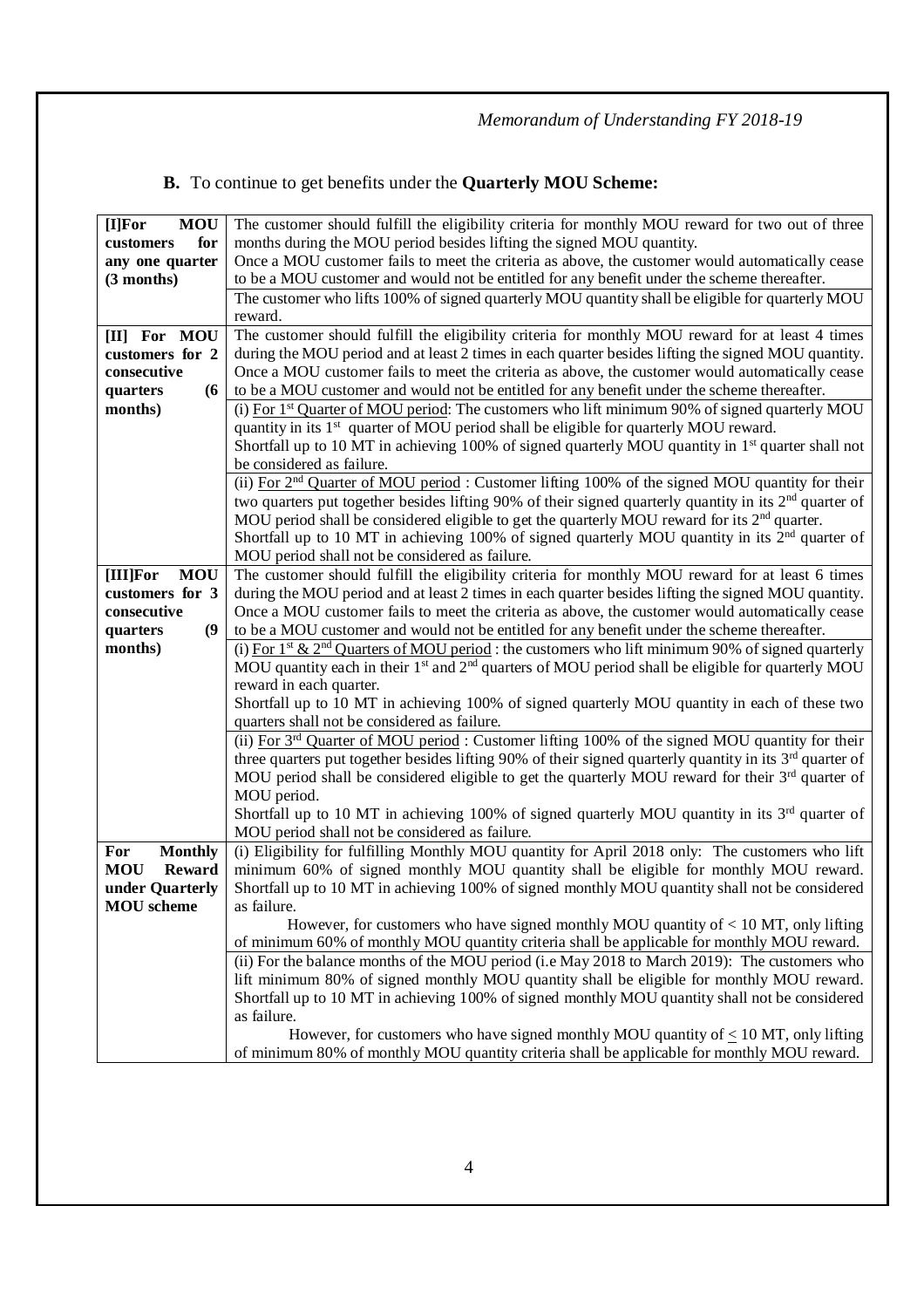#### **C.** Exclusive MoU customers

All Annual MoU customers, who source 100% of their Aluminium requirement exclusively from Nalco, shall be eligible for additional benefit under the Tatkal Scheme for Financial Year 2018-19. These customers would be required to furnish a written undertaking, duly signed by Proprietor/Director/Partner along with the signed MoU document that they shall be sourcing their entire requirement through Nalco for the entire Financial Year 2018-19. Upon receipt of information by Nalco about any of these customers lifting material from other sources at any time during the FY 2018-19, these customers shall cease to be MoU customers thereafter and will not be eligible for any further MOU benefit under the MOU scheme.

# **II. PRIORITY IN DISPATCH /QUEUE FOR MOU CUSTOMERS**

#### **A. Despatch Priority**

(i) Considering MOU customer's DI issuance date as  $1<sup>st</sup>$  day in case their turn does not come for dispatch on the  $3<sup>rd</sup>$  day, then the priority would be in terms of 50% of pending DI quantity (subject to availability of grade of metal mentioned in the DI). However, for such priority excess over the stipulated monthly MOU quantity shall be ignored. In case there is a queue amongst the MOU customers, the above priority would be limited as per following:-

| $S1$ . No. $\vert$ |                            | Monthly MOU Qty (MT)   Maximum No. of trucks (approx. $9MT$ ) |
|--------------------|----------------------------|---------------------------------------------------------------|
|                    |                            | per day                                                       |
|                    | $< 1000$ MT                | 4 (including max. 3 Trucks of Wire Rods,                      |
|                    |                            | if any)                                                       |
|                    | $\geq$ 1000 MT to <2000 MT | 6 (including max. 4 Trucks of Wire Rods,                      |
|                    |                            | if any)                                                       |
| $\mathcal{R}$      | $>$ 2000 MT                | 8 (including max. 5 Trucks of Wire Rods,                      |
|                    |                            | if any)                                                       |

The above priority would be applicable to a particular customer (with respect to a particular customer code) / corporate body.

- (ii) In case of exigencies and less metal availability, metal shall be given on priority to valid MOU customers as per DI seniority against their pending DIs up to their Monthly MOU eligibility criteria as per priority under (i) above.
- (iii) If any customer fails to lift enough quantity to satisfy monthly MOU eligibility criteria in the previous months of a quarter in spite of making serviceable DIs consistently and wants to lift the shortfall quantity in the subsequent months of the quarter, the same will be supplied after meeting (ii) above in order of DI seniority of such customers. However, shortfall in MOU quantity would be supplied subject to metal availability.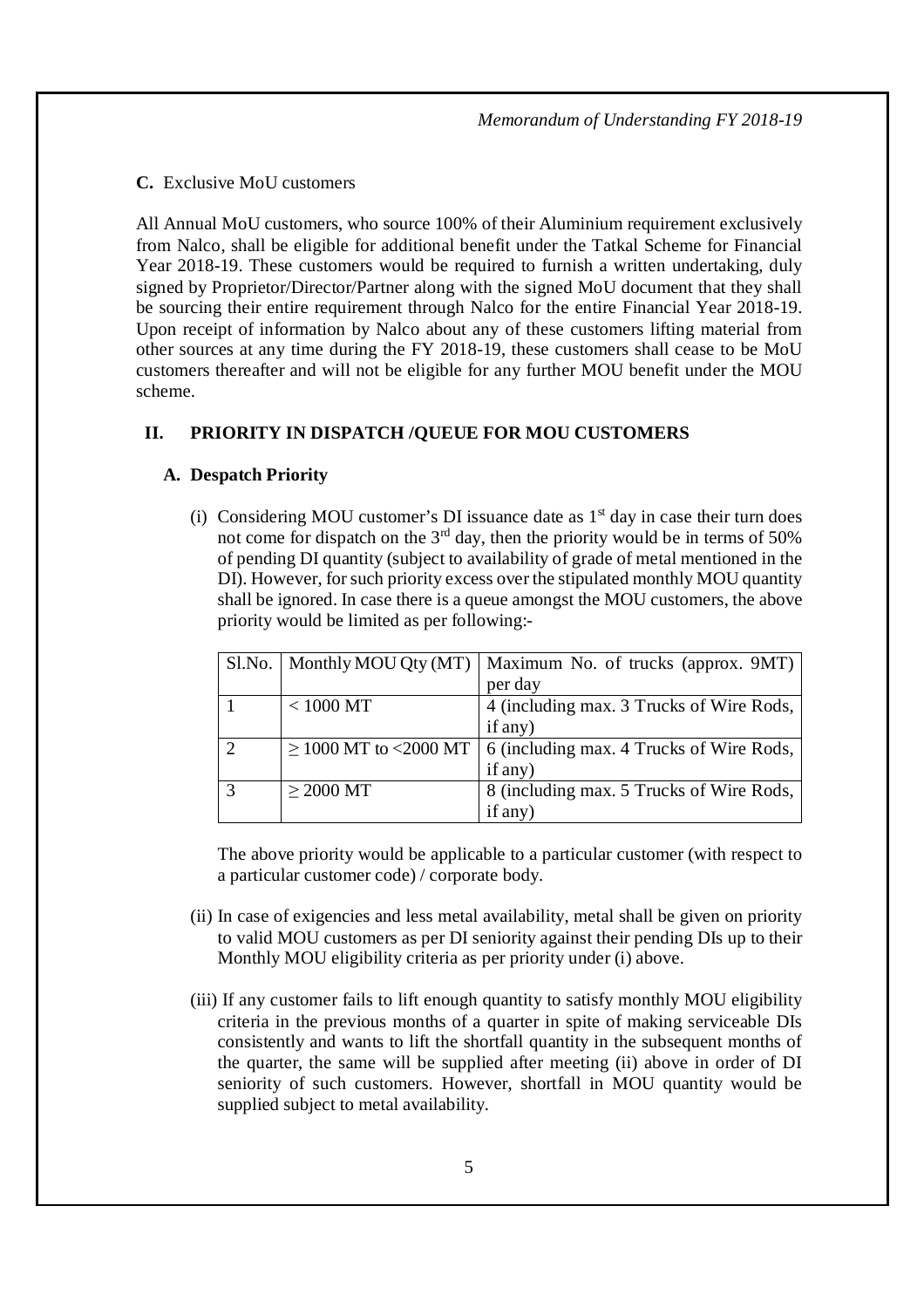- (iv) After (ii)  $\&$  (iii) above, metal shall be given on priority to MOU customers as per DI seniority against their pending DIs upto their Quarterly MOU eligibility criteria and Annual MOU eligibility quantity.
- (v) After meeting the above criteria at (ii), (iii) and (iv) above, balance DI of MOU customers will be served as per DI seniority to fulfill their 100% monthly MOU quantity and 100% quarterly MOU quantity in that order subject to availability of metal. In case of further metal availability after meeting the above, metal may be despatched to both MOU & Non MOU customers depending on their DI seniority.

#### **B. Tatkal Scheme**

The customers, who have signed Annual MOU quantity and have fulfilled the MOU requirements on the date of making the request, can have overriding priority over & above the priority mentioned at sl.no. 4 II(A) in dispatch upto 10% of Monthly MOU Quantity (subject to minimum of 1 truck) from Smelter Plant within the monthly MOU quantity. However, such Tatkal despatch will be limited to 4 Truck loads per customer per day. The request for such Tatkal despatches may be exercised only once in a quarter. However, in case of Exclusive MoU customers, Tatkal despatches shall be permissible three times during each half of the financial year, subject to maximum of twice during one quarter. The total quantity to be dispatched to Exclusive MoU customers under Tatkal scheme from Smelter Plant will be limited to maximum of 8 trucks per day. The customers interested to avail the scheme should contact the respective regional offices and Orissa based customers to Corporate Marketing Dept. The requests coming during a day upto 4 PM will be served in the order of DI seniority subject to availability of material and may continue for subsequent days of despatch until the quantity under Tatkal scheme gets exhausted or the request is withdrawn by the customer.

The customers interested to avail the scheme should send their request in the FORMAT provided along with MOU scheme mentioning the DI details against which they are requesting for TATKAL despatch.

## **III. MOU CUSTOMER REWARD**

#### **(A)Quarterly & Monthly MOU Reward (under Annual & Quarterly MOU Schemes)**

On fulfillment of eligibility criteria for quarterly MOU reward & monthly MOU reward, graded MOU reward at the rate applicable on the signed quantity shall be paid for the actual quantity lifted by the customer as per % indicated under column 6 and 5 of sl.no. 4(III)-C below multiplied by the weighted average Price (Price as defined at sl.no. 6) in favour of respective customer during the quarter and month respectively.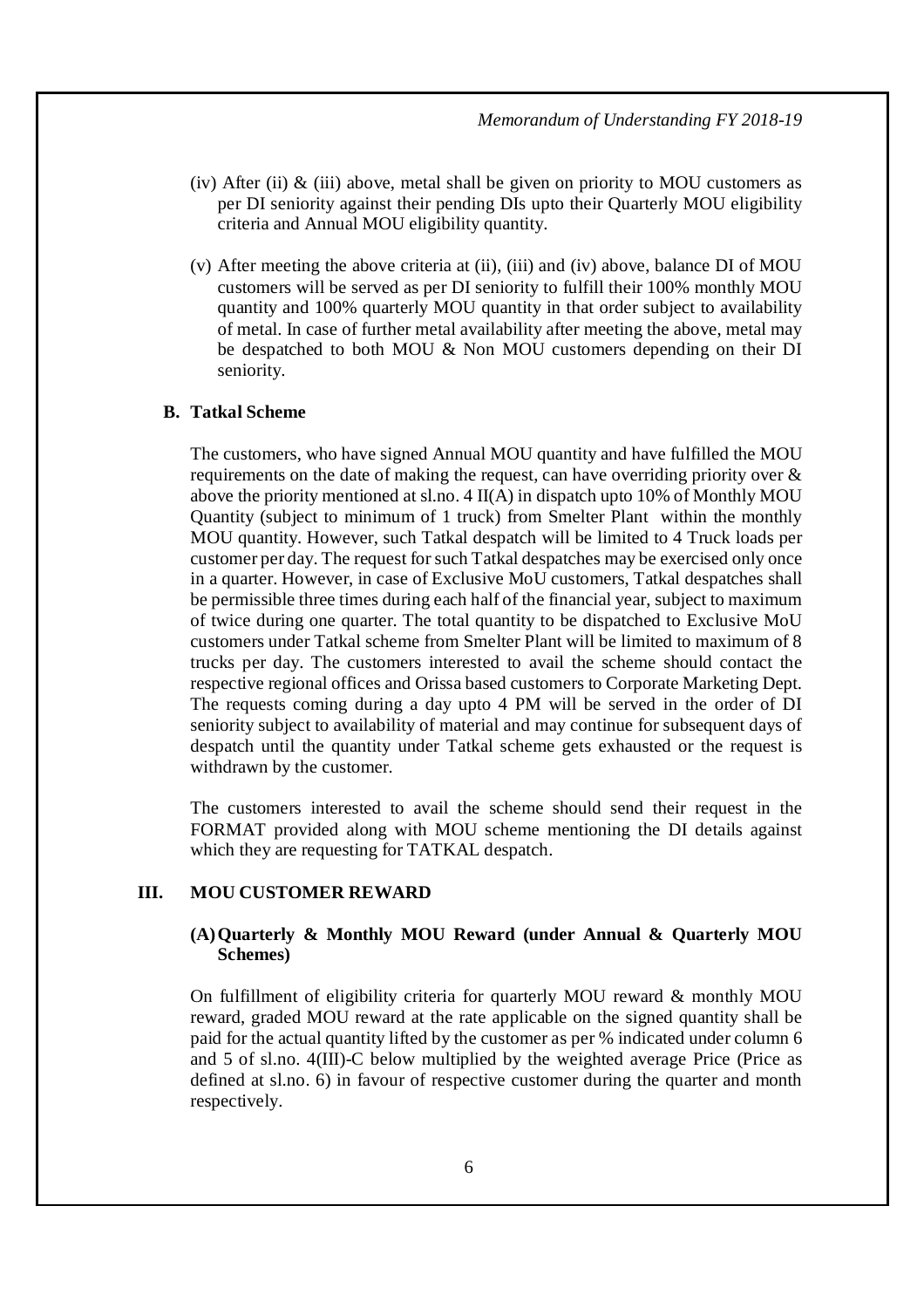# **(B) Annual Rewards**

For Customers Signing Annual MOU: An annual MOU customer (who has signed the MOU quantity for the whole year), on fulfilling the qualifying criteria as per sl.no. 4[I](A) shall be paid Annual Reward at the rate applicable on the signed quantity for the actual quantity lifted as per % indicated under column 7 of sl.no. 4(III)-C below, multiplied by the weighted average Price (Price as defined at sl.no. 6) in favour of respective customers during the year.

## **(C)Graded MOU Reward**

Graded MOU Reward Percentage will be calculated as per table given below.

| Sl.    | Monthly       | Quarterly      | Annual          | Monthly    | Quarterly  | Annual     | Total      |
|--------|---------------|----------------|-----------------|------------|------------|------------|------------|
| No.    | <b>MOU</b>    | MOU qty        | MOU qty         | <b>MOU</b> | <b>MOU</b> | <b>MOU</b> | <b>MOU</b> |
|        | qty           |                |                 | reward     | reward in  | reward     | reward     |
|        |               |                |                 | $\%$<br>in | $\%$       | %<br>in    | $\%$<br>in |
|        |               |                |                 | $[35\%]$   | $[45\%]$   | $[20\%]$   | $[100\%]$  |
| (1)    | (2)           | (3)            | (4)             | (5)        | (6)        | (7)        | (8)        |
| (i)    | > 8 < 30      | $\geq$ 24 < 90 | > 96 < 360      | 0.88       | 1.12       | 0.50       | 2.50       |
| (ii)   | $\geq$ 30< 50 | > 90 <         | $\geq$ 360< 600 |            |            |            |            |
|        |               | 150            |                 | 0.91       | 1.17       | 0.52       | 2.60       |
| (iii)  | >50<          | >150<          | > 600 < 1200    |            |            |            |            |
|        | 100           | 300            |                 | 0.94       | 1.22       | 0.54       | 2.70       |
| (iv)   | >100<         | >300<          | $>1200$ <       |            |            |            |            |
|        | 200           | 600            | 2400            | 0.97       | 1.27       | 0.56       | 2.80       |
| (v)    | $>$ 200 $<$   | > 600 <        | > 2400 <        |            |            |            |            |
|        | 334           | 1000           | 4000            | 1.00       | 1.32       | 0.58       | 2.90       |
| (vi)   | $>334$ <      | >1000<         | >4000<          |            |            |            |            |
|        | 500           | 1500           | 6000            | 1.06       | 1.36       | 0.60       | 3.02       |
| (vii)  | $\geq 500$ <  | $\geq 1500$ <  | $\geq 6000$ <   |            |            |            |            |
|        | 667           | 2000           | 8000            | 1.13       | 1.45       | 0.64       | 3.22       |
| (viii) | > 667 <       | >2000<         | >8000<          |            |            |            |            |
|        | 1000          | 3000           | 12000           | 1.20       | 1.54       | 0.68       | 3.42       |
| (ix)   | $\geq 1000$ < | > 3000 <       | >12000<         |            |            |            |            |
|        | 1500          | 4500           | 18000           | 1.27       | 1.63       | 0.72       | 3.62       |
| (x)    | $\geq 1500$ < | $\geq 4500 <$  | $\geq$ 18000<   |            |            |            |            |
|        | 2000          | 6000           | 24000           | 1.32       | 1.70       | 0.76       | 3.78       |
| (xi)   | $>$ 2000 $<$  | >6000<         | > 24000<        |            |            |            |            |
|        | 3000          | 9000           | 36000           | 1.39       | 1.79       | 0.80       | 3.98       |
| (xii)  | > 3000        | > 9000         | >36000          | 1.42       | 1.84       | 0.82       | 4.08       |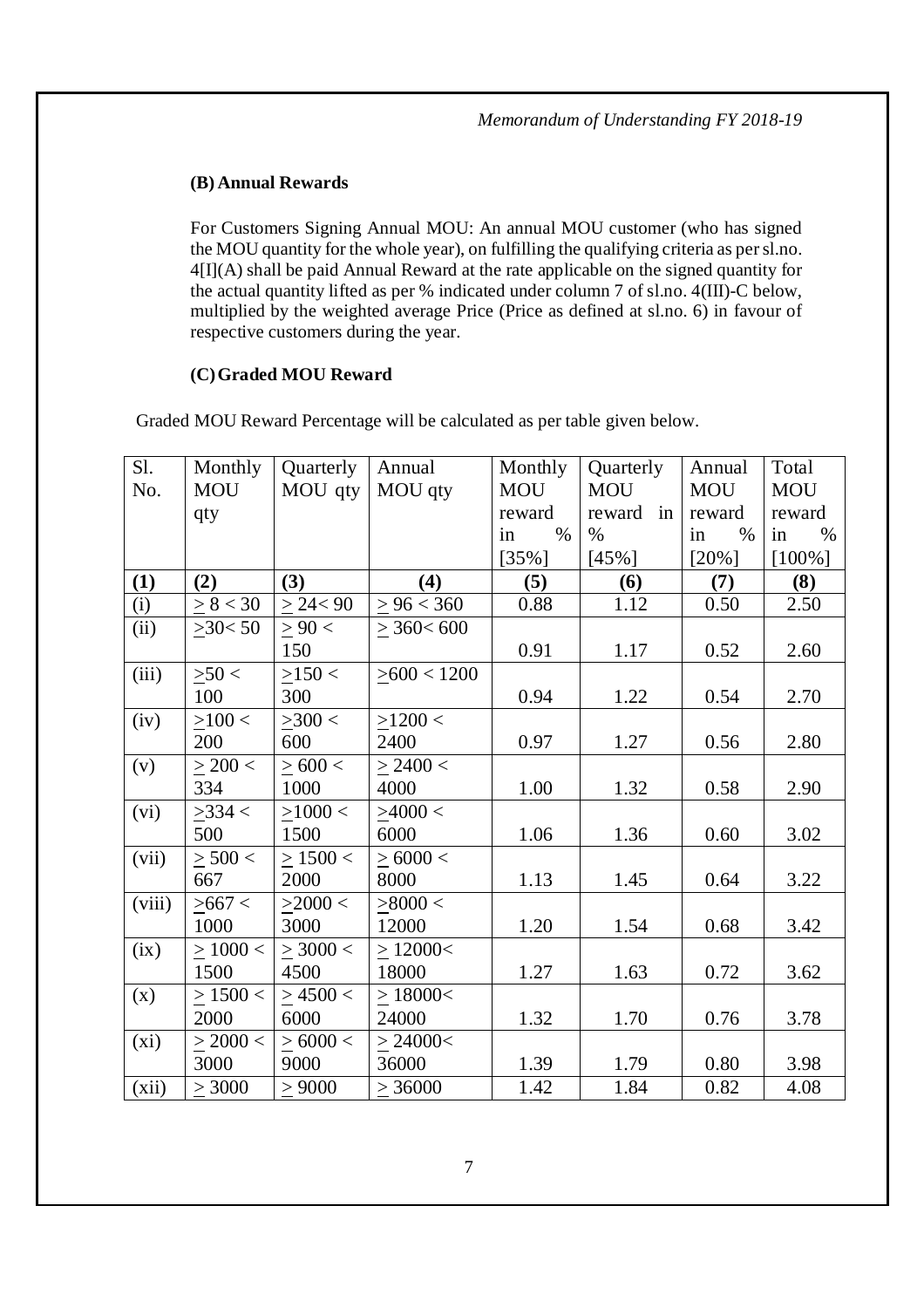## **(D) Loyalty Reward**

The customers who have signed annual MOU for 2018-19 and have qualified for Annual MOU reward in last 1, 2 or 3 preceding years shall be eligible for lump sum loyalty reward on the total quantity lifted during the year as mentioned below:

|               | Last one year $(2018-19)$                               | $\degree$ 50/- pmt  |
|---------------|---------------------------------------------------------|---------------------|
| $\mathbf{ii}$ | Last two years $(2018-19 \& 2017-18)$                   | $\degree$ 100/- pmt |
|               | iii)   Last three years $(2018-19, 2017-18 \& 2016-17)$ | $\degree$ 150/- pmt |

However, annual MOU customers with originally signed MOU  $qty \ge 1200$  MT will be eligible for the above loyalty reward provided they fulfill the eligibility criteria for monthly MOU reward at least 5 times in each half of the financial year (2018-19).

#### **(E) Payment of Rewards**

The graded MOU reward for the month, for the quarter and Annual Reward for the year shall be paid preferably within 15 days but not more than a month, from the expiry of respective month, quarter and year by way of credit note. However, actual payment will be released only after completion of statutory obligations by the customer, if any.

#### **5. SUSPENSION OF BUSINESS RELATIONSHIP / BLACKLISTING**

In case any customer(s) indulge in threatening / intimidation / making false allegations / canvassing / connivance against or with company officials, the business relationship of Nalco with the said customer(s) will immediately be suspended pending inquiry. In case in the inquiry, the above acts are established, the said customer(s) will be blacklisted.

#### **6. REVISION IN SIGNED MOU QUANTITY**

#### **(A) INCREASE IN MOU QUANTITY**

There may be some MOU customers for 2018-19 who wish to increase their signed MOU Quantity (except MOU for any one quarter) during the financial year depending on their requirement. Such MOU customers shall be permitted to exercise their option after three (3) month (1<sup>st</sup> revision), after six (6) month (2<sup>nd</sup> revision) and after nine (9) month (3<sup>rd</sup> revision) subject to the following:

(i) Increase in signed MOU quantity may be allowed without any ceiling subject to availability of metal.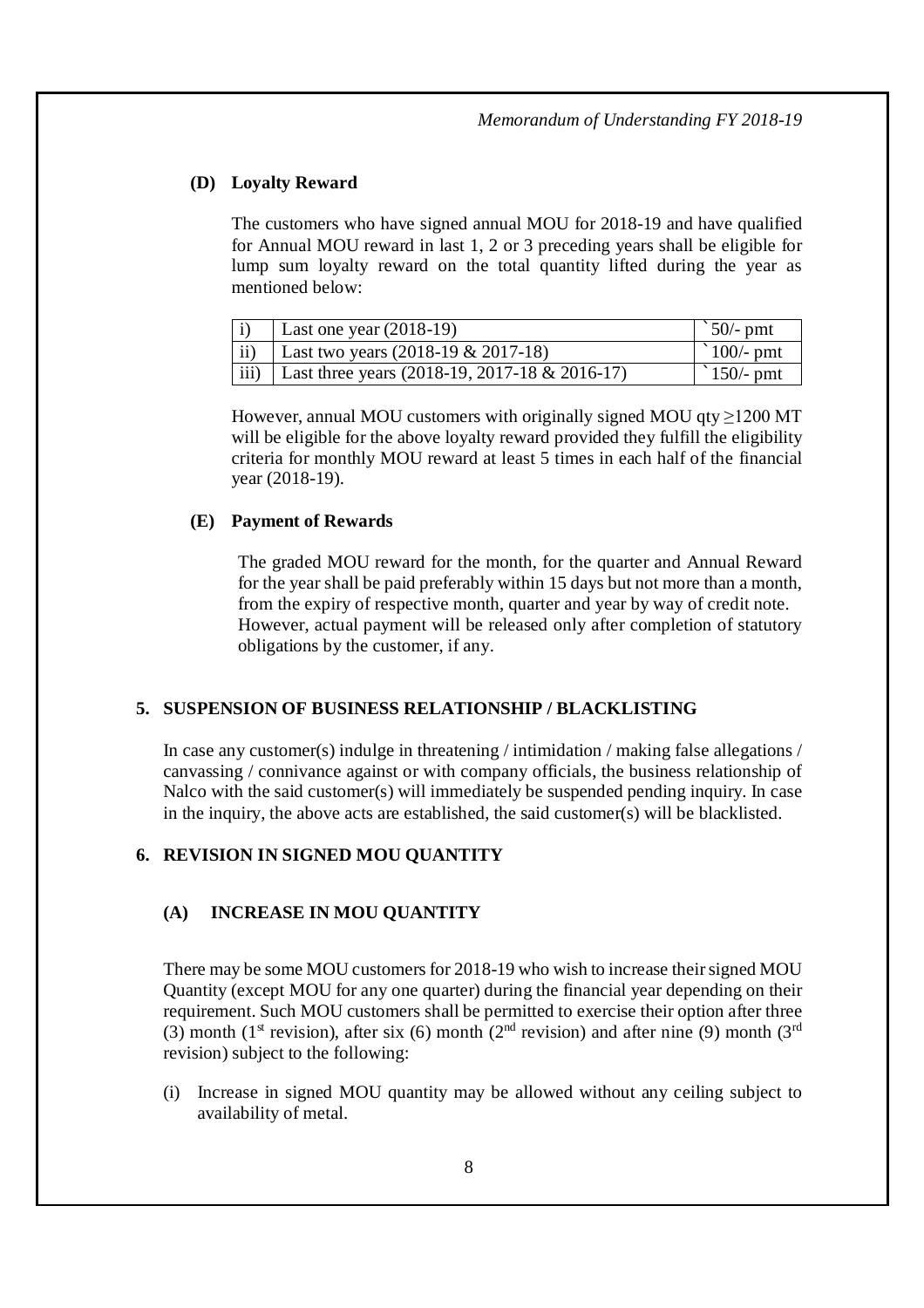*Memorandum of Understanding FY 2018-19*

- (ii) The customers signing MOU for any one quarter under Quarterly MOU Scheme shall not be eligible for revision of MOU.
- (iii) Such request for revision in signed MOU quantity should be received by NALCO as per schedule given below:

|                 |                                | Revision   Last date of receiving   Revision, if agreed, applicable from |
|-----------------|--------------------------------|--------------------------------------------------------------------------|
|                 | request                        |                                                                          |
| 1 <sup>st</sup> | $20th$ June 2018               | $1st$ July 2018                                                          |
| $\gamma$ nd     | $20th$ September 2018          | $1st$ October 2018                                                       |
| 2rd             | 20 <sup>th</sup> December 2018 | $1st$ January 2019                                                       |

- (iv) The quarterly and corresponding monthly MOU Quantities shall be revised as given at Sl.No. (v), (vi)  $\&$  (vii) below and the quarterly MOU quantity of the balance quarters shall be equal i.e. there shall be no differential quarterly quantity for the balance quarters.
- (v) The quarterly and corresponding monthly MOU Quantity after  $1<sup>st</sup>$  revision of FY 2018-19 shall be revised as follows:
	- a) Revised quarterly MOU Quantity = [Revised total signed MOU quantity - Original signed MOU Qty for 1<sup>st</sup> qtr of MOU period] No.of remaining quarter of signed MOU period
	- b) Revised Monthly MOU Ouantity  $=$ Revised quarterly MOU Quantity [as per (a) above] 3
- (vi) The quarterly and corresponding monthly MOU Quantity after  $2<sup>nd</sup>$  revision of FY 2018-19 shall be revised as follows:

a) Revised quarterly MOU Quantity = [Revised total signed MOU quantity – Revised/ Original signed MOU Qty for 1<sup>st</sup> & 2<sup>nd</sup> qtr of MOU period] No. of remaining quarter of signed MOU period

- b) Revised Monthly MOU Quantity  $=$ Revised quarterly MOU Quantity [as per (a) above] 3
- (vii) The quarterly and corresponding monthly MOU Quantity after  $3<sup>rd</sup>$  revision of FY 2018-19 shall be revised as follows:

a) Revised quarterly MOU Quantity =

[Revised total signed MOU quantity - Revised/Original signed MOU Qty for 1st, 2nd & 3rd qtr of MOU period] No. of remaining quarter of signed MOU period

b) Revised Monthly MOU Quantity = Revised quarterly MOU Quantity [as per (a) above] 3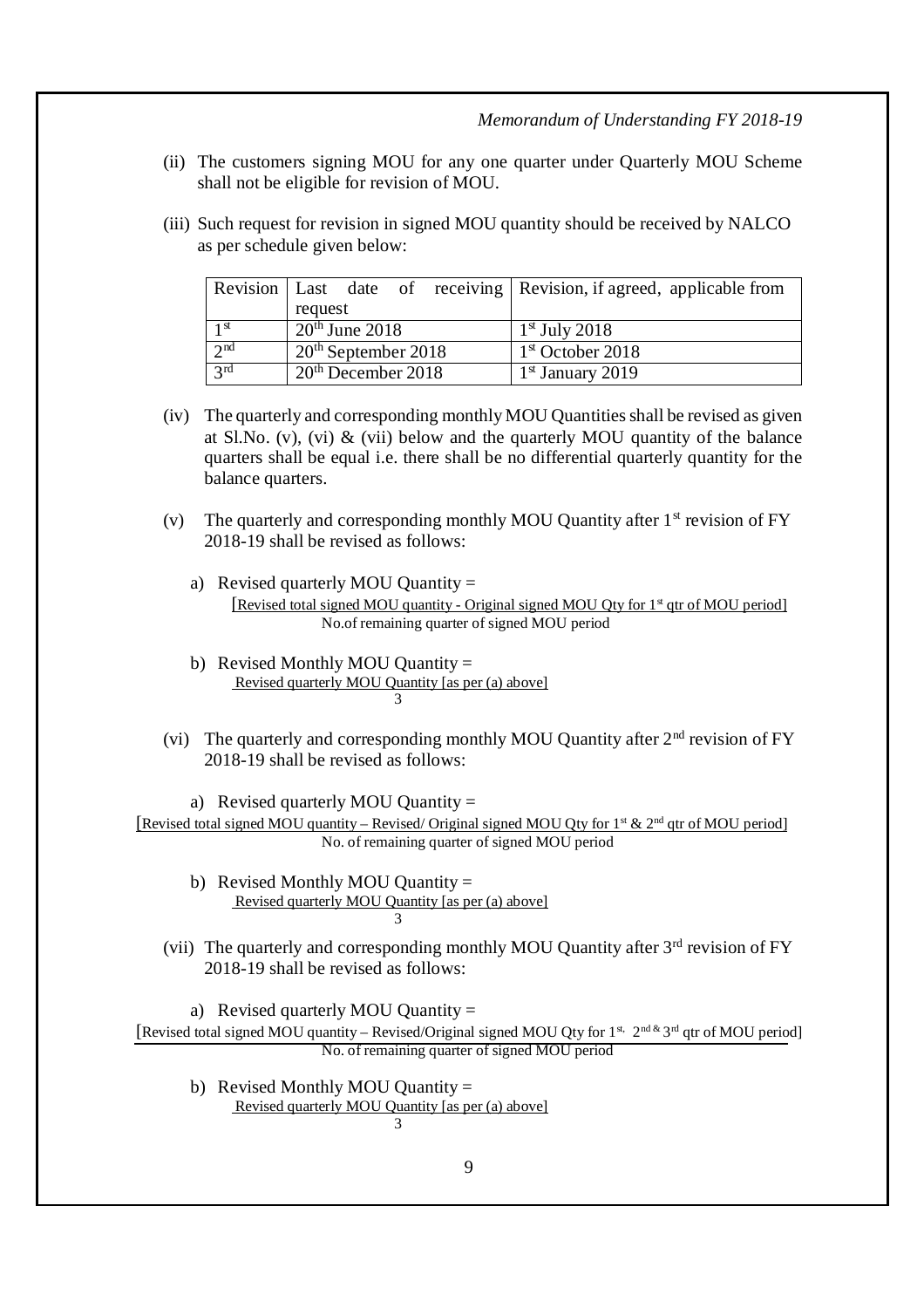## **(B) REDUCTION IN MOU QUANTITY**

(i) One time mid-year reduction of MOU quantity will be applicable only for annual MOU customers who have signed their Annual MOU quantity for the Period 01.04.2018 to 31.03.2019.

The reduced Annual MOU quantity, if any, should not be less than 90% of the original Annual Signed MOU quantity and should be equal to or more than 96 MT.

(ii) The quarterly and corresponding monthly MOU Quantity for 2nd half of FY 2018- 19 (i.e. from October 2018 to March 2019) shall be revised as follows:

(a) Revised quarterly MOU Quantity  $=$ [Revised total signed MOU quantity - Original signed MOU Qty for  $1^{\text{st}} \& 2^{\text{nd}}$  quarter] 2

(b) Revised Monthly MOU Quantity = Revised quarterly MOU Quantity [as per (a) above] 3

- **(C)** On revision of signed MOU Quantity (including MOU customers signing differential quarterly quantities within the range of 20% to 30% of signed MOU quantity), the benefits associated with annual, quarterly  $\&$  monthly MOU Quantity will be with reference to the rate applicable to originally signed annual, quarterly & monthly MOU quantity for corresponding quarter. After revision of quantity, if any, the rate applicable to revised annual, quarterly  $\&$  monthly MOU quantity for remaining period as per column 7, 6  $\&$  5 respectively of Graded MOU Reward table.
- **7.** Price for the purpose of calculating the MOU Reward would be the Basic price ex-Smelter Plant, Angul less all on–invoice discounts, ruling on the date of dispatch.
- **8.** All discounts & other terms as applicable to the general category of customers would also be applicable to MOU customers.
- **9.** The price and the terms and conditions for supply shall be as per the Company's policy declared from time to time by NALCO.
- **10.** All MOU rewards with respect to any particular quarter and Annual MOU reward shall be released to any MOU customer only after completion of statutory obligations by the customer, if any, during the respective quarter.
- **11.** The MOU qualifying customers are free to lift material for their various units having same name with distinct legal entity but located at different locations under different customer codes as Corporate Sector. However, during operation of MOU scheme, some